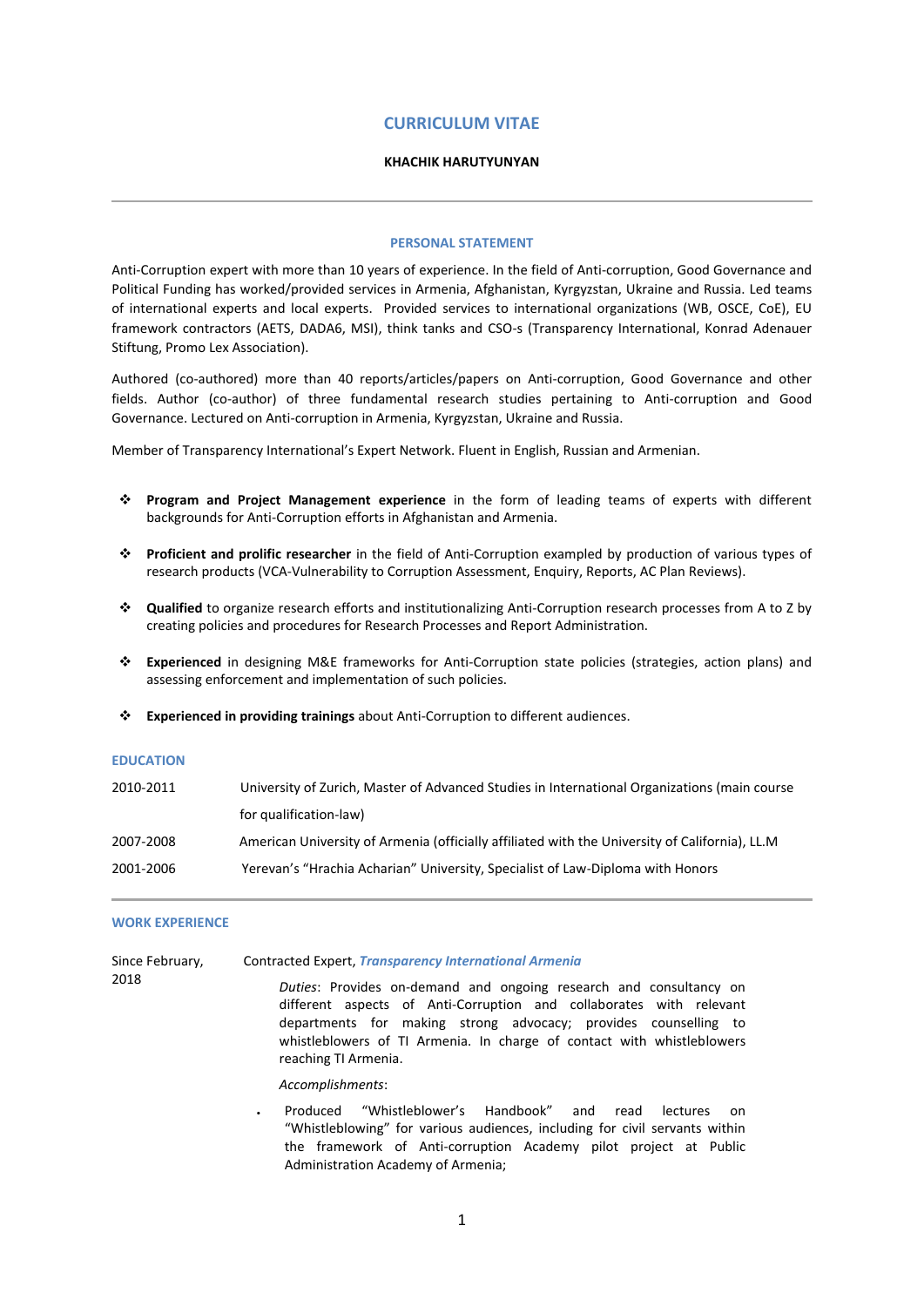|                                | Produced policy paper on the avenues of Asset Recovery in Armenia and on<br>installation of new Anti-Corruption agency (Corruption Prevention<br>Commission) in Armenia;                                                                                            |
|--------------------------------|---------------------------------------------------------------------------------------------------------------------------------------------------------------------------------------------------------------------------------------------------------------------|
|                                | Researched and delivered 3 reports on performance of Armenian authorities<br>$\bullet$<br>in regard to Anti-Corruption commitments within Sustainable Development<br>Goals (SDG-s)-2018, 2019, 2020;                                                                |
|                                | Produced policy paper on "Political Party and Campaign Funding in<br>Armenia";                                                                                                                                                                                      |
|                                | Produced various briefs regarding various aspects of Anti-Corruption<br>Agencies, Conflict of Interest regulations, Political Corruption (e.g.abuse of<br>administrative resources);                                                                                |
|                                | Co-produced Alternative Report for OECD on the performance of Armenia<br>$\bullet$<br>under Istanbul Anti-corruption Action Plan (authored 9 out of 13<br>performance areas).                                                                                       |
| February-March,                | Contracted Consultant, Westminster Foundation for Democracy (WFD)                                                                                                                                                                                                   |
| 2021                           | Wrote 2 policy papers: "Corruption Proofing of Legislation" and "The Role of<br>Parliaments in the Fight against Corruption".                                                                                                                                       |
|                                | Drafted a blog-post on "Corruption Proofing of Legislation" for WFD.<br>$\bullet$                                                                                                                                                                                   |
|                                | Mapped Anti-corruption projects and actors in Bangsamoro Autonomous<br>$\bullet$<br>Region in Muslim Mindanao of the Philippines.                                                                                                                                   |
| March, 2019-                   | Contracted Anti-Corruption Reforms Expert, World Bank's Yerevan office                                                                                                                                                                                              |
| August, 2020                   | Interviewed stakeholders to analyze the ongoing and projected Anti-<br>Corruption projects in Armenia and the needs of the Government of<br>Armenia in order to advise on points of engagement for the World Bank to<br>support Anti-Corruption reforms in Armenia. |
|                                | April-August, 2020 Field Associate, Management Systems International (MSI)                                                                                                                                                                                          |
|                                | Supported with the preparation to the proposal for anticipated Request for<br>Proposals from USAID/Armenia concerning the Integrity Project in Armenia.                                                                                                             |
| November, 2019                 | Guest Lecturer, "Human Rights Practice Graduate Programs", the University of<br><b>Arizona</b>                                                                                                                                                                      |
|                                | Read a lecture on "Applied Anti-Corruption" (via Zoom).                                                                                                                                                                                                             |
| November, 2019                 | Visiting Lecturer, American University of Central Asia                                                                                                                                                                                                              |
|                                | Lectured one week on "Business Integrity".                                                                                                                                                                                                                          |
| November, 2018                 | Visiting Lecturer, American University of Central Asia                                                                                                                                                                                                              |
|                                | Lectured one week on the "Offshore financial centers: Challenges,<br>contemporary issues and fundamental notions" covering issues of money-<br>laundering techniques and problems posed by cryptocurrencies.                                                        |
| August, 2017-<br>January, 2018 | Technical Director, Independent Joint Anti-Corruption Monitoring and Evaluation<br><b>Committee of Afghanistan (MEC)</b>                                                                                                                                            |
|                                | As the first Technical Directory in the history of MEC analyzed the research<br>efforts of MEC and from the scratch developed "Handbook on Research<br>Processes and Report Administration of MEC" which covers every step of<br>research processes of MEC.         |
|                                | Provided<br>produce<br>"Guidelines<br>overall<br>leadership<br>develop<br>to<br>to                                                                                                                                                                                  |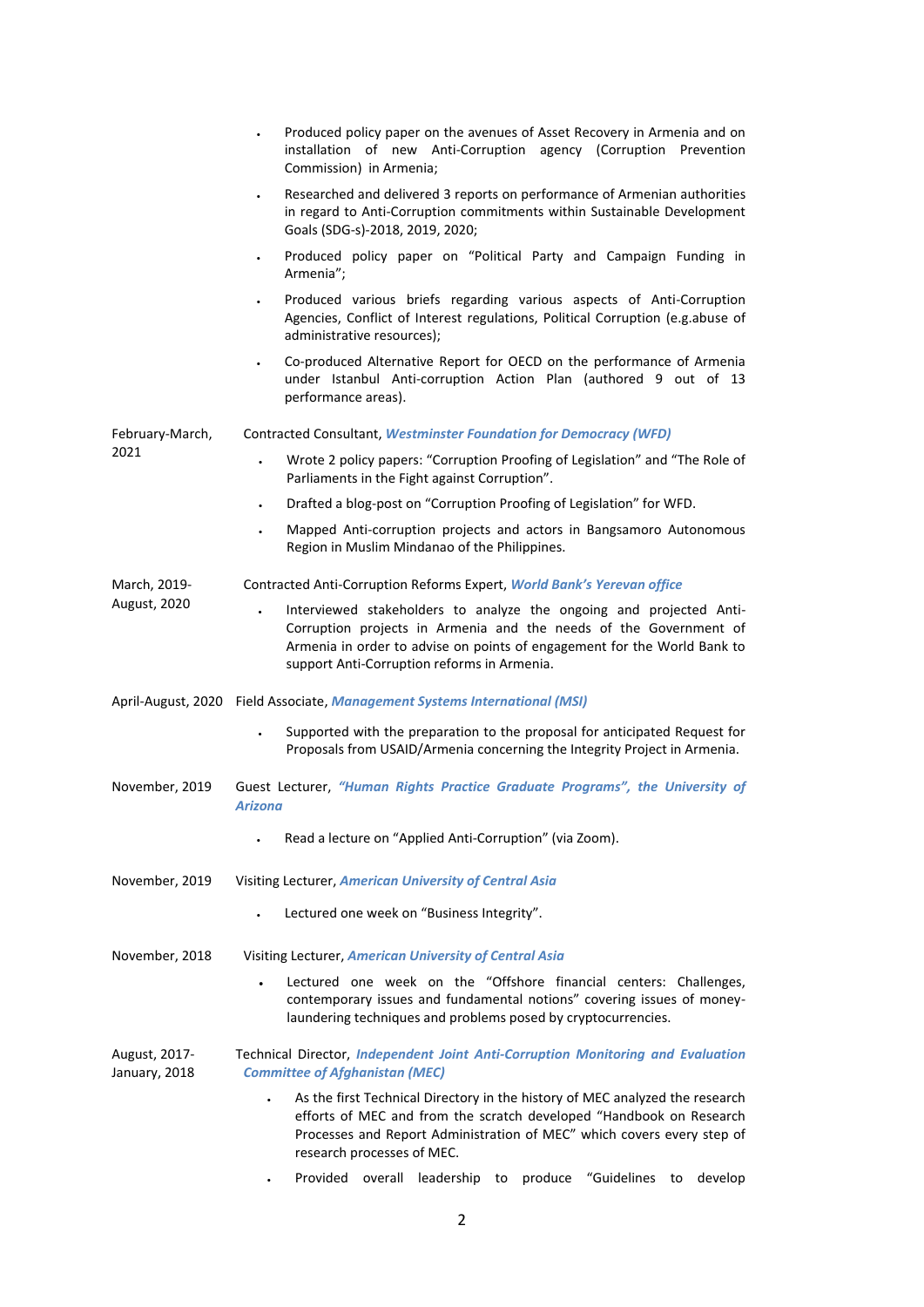recommendations in research products".

- Built capacities of research departments of MEC (3 departments with overall 20 employees) by providing trainings on different issues in connection with Qualitative Research and Anti-Corruption.
- Provided overall guidance and oversight to 3 departments (VCA, Research and M&E) and international consultants about research projects of MEC.
- Introduced "Research Plan" concept-phase for all research projects of MEC and together with my supervisees, designed the Plans for each research projects.
- Managed and oversaw all research projects of MEC.
- Successfully led production of 4 research products (3 AC Plan Reviews and 1 VCA) which started during my tenure and contributed to 3 research products (1 AC Plan Review, 1 MVCA and 1 Enquiry) which was started before my tenure.
- Served as focal point of MEC to co-organize together with GIZ the study tour of MEC's delegation to Indonesia to learn from KPK's counterparts (Corruption Eradication Commission of Indonesia).
- Participated in meetings with international donors funding MEC (DFID, USAID, DANIDA).

September, 2017- February, 2018 Anti-Corruption Expert for drafting Technical Papers on Anti-Corruption Strategy and Inter-Agency Coordination of Kyrgyzstan, *Councile of Europe*

- Analyzed the relevant legislation, secondary sources and conducted interviews with relevant stakeholders and produced 2 Technical Papers:
- Technical Paper on Framework Proposals and Recommendations on the content of AC strategy of 2018-2020 of Kyrgyzstan;
- Technical Paper on Review of Inter-Agency Coordination Mechanism in the field of Anti-Corruption of Kyrgyzstan.

July, 2013-August, Anti-Corruption Expert, *Transparency International Anticorruption Center NGO*  2017 *Armenia (Transparency International Armenia)*

- **National Integrity System Assessment (funded by EU and Open Society Foundations-Armenia):** As Lead Researcher led the production of 200-page report "National Integrity Assessment. Armenia.2014" (Main Author) by having in the team just one expert for Private Sector and one assistant for conducting interviews. The report was highly praised in the country and was heavily quoted and posted at the website of the Ministry of Justice.
- **Civil Society Shadow Reports for OECD's Istanbul Anti-Corruption Action Plan:** During the period of 2015-2017, led production of 3 Shadow Reports in regards to performance of Armenian authorities under OECD Istanbul Anti-Corruption Action Plan, by conducting both data analysis and drafting the reports.
- **"Corruption in Armenia" Reports (under overall funding of USAID Armenia):** Since the start of the initiative, led the production of 2 reports for the years of 2015 and 2016, by conducting both data analysis and drafting the reports. Designed monitoring methodology both for international and national Anti-Corruption commitments of Armenia and the reports contain information and analysis of performance of Armenian authorities in that regard (performance under UNCAC, GRECO, OECD and national Anti-Corruption Strategy).
- **General Duties and Accomplishments**: Researched various issues and topics pertaining to Anti-Corruption and Governance and wrote policy papers and briefs concerning different anti-corruption issues. Drafted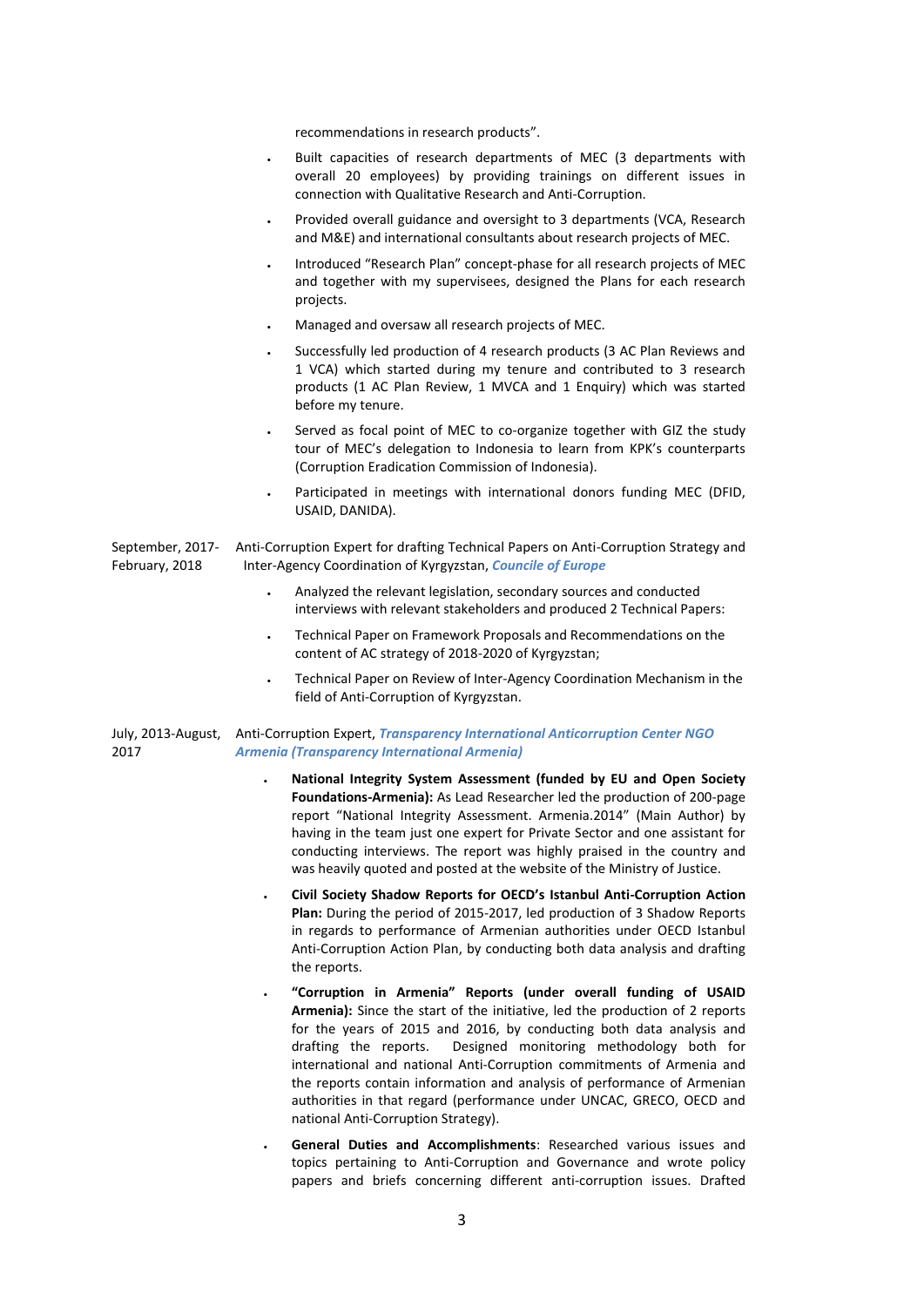applications about violation of ethics and conflict of interests by high-level public officials and lodged applications with state institutions. Drafted files to law enforcement agencies on behalf of the employer concerning the alleged criminal and corrupt activities by high-level officials.

- **Co-operation with National Anti-Corruption Policy Making Bodies: On** behalf of the employer participated in the Working Group created by the Government to draft the Concept Paper on Anti-Corruption Strategy in the System of Public Administration of Armenia (sections "Protection of Whistleblowers" and "Anti-Corruption Education"). Co-authored the Concept on Anti-Corruption Strategy in the System of Public Administration of Armenia. Heavily contributed to the adoption of the "Law on Whistleblowing System" and "Law on Corruption Prevention Commission" for which was appreciated by the Minister of Justice/Deputy Speaker during Parliament's session. On many occasions co-represented TI Armenia in meetings with Government, Ministry of Justice and Anti-Corruption Council, and made presentations.
- **Co-operation with International Donor Organizations and other International Organizations:** Co-represented TI Armenia in meetings with EU Delegation and USAID. Official Focal Point of TI Armenia to UNCAC Coalition. Represented employer at the 5<sup>th</sup> Conference of State Parties to UNCAC Convention in Panama 2013.
- **Other Accomplishments:** Author of the first Good governance video game in Armenia, available at [www.nis.transparency.am](http://www.nis.transparency.am/)

April, 2016- September, 2017 Team Leader (Senior Public Administration Reforms-Anti-Corruption Expert), *AETS (EU funded Project-Review of the Conditions for disbursement of the Multi Sector Budget Support Programmes 2011-EaPIC 2013)*

- ٠ Led a team composed of 2 International Experts (Expert in Civil Service Reforms and Expert in Customs Administration) and 1 National Expert (Expert in Public Finance Management) and reviewed the implementation of the conditions by Armenian authorities.
- . Led the production of 3 reports of the project (2 Evaluation Reports and Inception Report on the start of the second mission) and was the ultimate responsible for the production of the 3 reports.
- Personally reviewed the implementation of Anti-Corruption conditions and evaluated the implementation.
- ٠ Coordinated the work of the team and communication with national stakeholders (state actors and civil society) and EU Delegation.
- February, 2017 Lecturer, *''European Integration and Anti-Corruption Studies in the Caucasus'' Winter School in Stavropol*, organized by Jean Monnet Network ''Developing European Studies in the Caucasus (DESCnet)'': hired by Center of European Studies at Yerevan State University
	- Lectured on topics of ''Concept and types of corruption'' and ''The impact of corruption on the development of state and society''.

August-December, Local Expert on Anti-Corruption Policies, *OSCE's office in Armenia* 2016 Researched international best practices on sanctioning of corruption;

- 
- Produced Concept-Level Action Plan for raising public trust to Law Enforcement Agencies;
- Produced research note on "Effectiveness of law enforcement agencies against corruption in Armenia and delimitation of criminal jurisdiction among law enforcement agencies";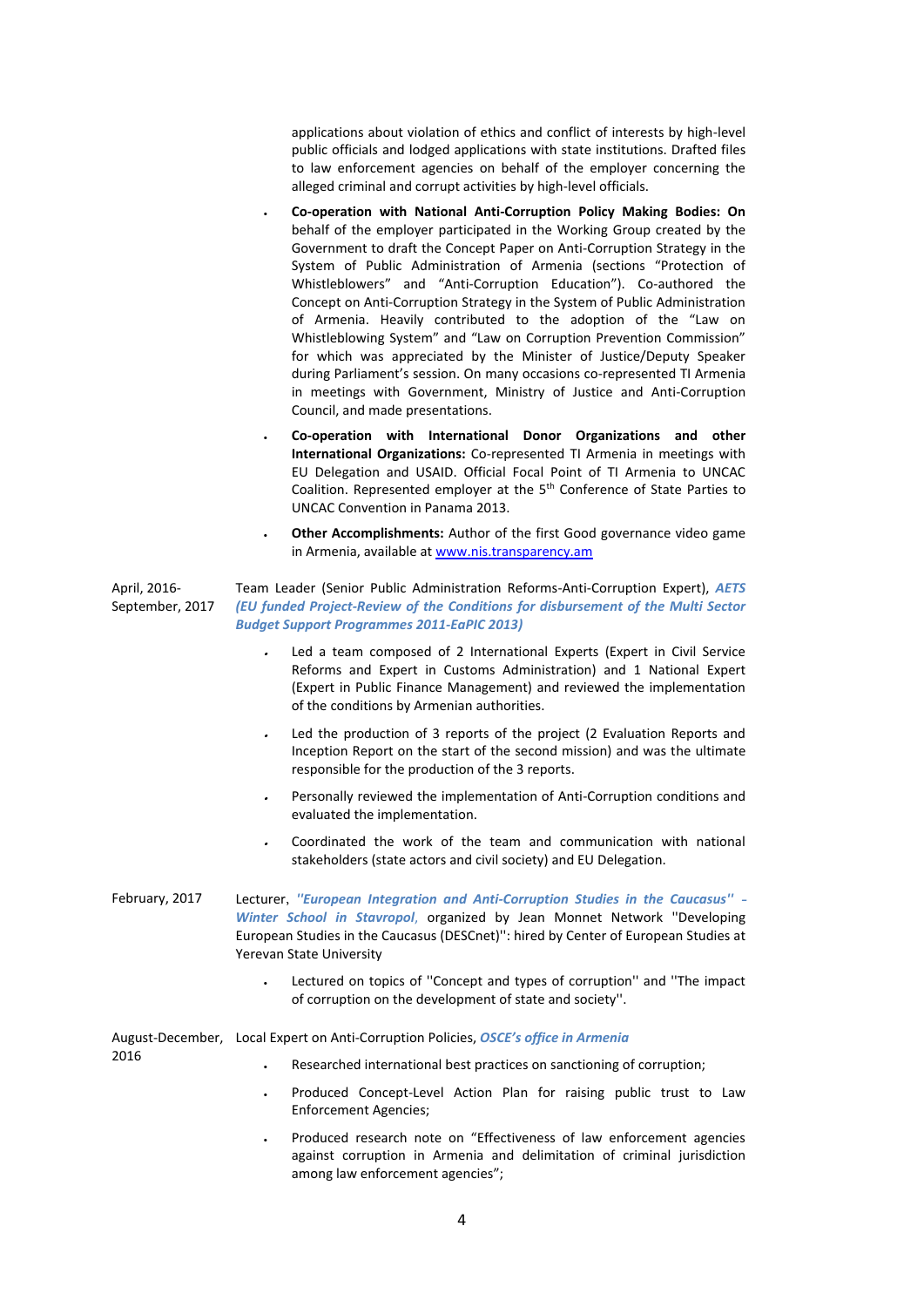|                                | Produced research note on "Whistleblowers protection in Armenia";                                                                                                                                                                                         |
|--------------------------------|-----------------------------------------------------------------------------------------------------------------------------------------------------------------------------------------------------------------------------------------------------------|
|                                | Drafted a stand-alone law on the protection of whistleblowers in Armenia.                                                                                                                                                                                 |
| September, 2016                | Expert on Political Parties financing, International Renaissance Foundation Ukraine                                                                                                                                                                       |
|                                | Made presentations in Lviv Catholic Business School and University of Taras<br>Shevchenko in Kiev (Ukraine) on the following topics:                                                                                                                      |
|                                | Models of Control of Political finances by Civil Society;<br>a.                                                                                                                                                                                           |
|                                | Models of Effective Financial Accountability of Political Parties;<br>b.                                                                                                                                                                                  |
|                                | Transparency of Finances as a condition for trust building.<br>c.                                                                                                                                                                                         |
| June-July, 2016                | Expert on political and campaign funding of Armenia, Promo LEX Association<br><b>Moldova</b>                                                                                                                                                              |
|                                | Contributed to the elaboration of "Study on the potential of the current<br>laws on elections and political parties to fight political corruption in the<br>Eastern Partnership countries" by writing the chapter on Armenia.                             |
| May, 2016                      | Senior Non-Key Expert, DADA6 (EU funded Project-Development and Strategic<br><b>Studies, No. 2015/367-644)</b>                                                                                                                                            |
|                                | Drafted a sectoral note on Anti-Corruption situation in Armenia.                                                                                                                                                                                          |
| April-June, 2016               | Short-Term Consultant, World Bank's Armenian office                                                                                                                                                                                                       |
|                                | Drafted "Comparative Note on Regulation of Ethics in Civil Service<br>$\bullet$<br>(Netherlands, Estonia and Ireland)";                                                                                                                                   |
|                                | Drafted "Research Note on the Reforms of Ethics in Civil Service of<br>Armenia" within the framework of which prepared legislative/regulatory<br>platform for the creation and operation of ethics units/commissions within<br>Armenia's public agencies. |
| December, 2015-<br>March, 2016 | Researcher, Transparency International Anticorruption Center NGO and Konrad<br>Adenauer Stiftung, project "Private donations to political parties in Armenia:<br><b>Regulations and Practice"</b>                                                         |
|                                | Researched the legislation and practice of private donations to political<br>parties in Armenia and authored a publication based on the findings of the<br>research.                                                                                      |
| October, 2015                  | Trainer on the issues of Anti-Corruption and Legal Compliance, "FMS Legal" CSJC for<br>"Contour Global Hydro Cascade" CJSC (subsidiary of US based Contour Global LLC)                                                                                    |
|                                | Provided trainings to over 100 employees of the "Contour Global Hydro<br>Cascade" CSJC, established by Contour Global LLC (based in the US). The<br>topics of the training were:                                                                          |
|                                | Anti-Corruption legislation of US (FCPA);<br>a.                                                                                                                                                                                                           |
|                                | Anti-Corruption legislation of Armenia;<br>b.                                                                                                                                                                                                             |
|                                | Internal policies of Contour Global LLC.<br>c.                                                                                                                                                                                                            |
|                                | January-June 2013 Junior Expert, AETS Consortium, EU funded project "Situation Analysis of Public<br><b>Sector Corruption in Armenia"</b>                                                                                                                 |
|                                | Together with international senior Anti-Corruption expert successfully<br>researched, analyzed and drafted 200 pages long report about public sector<br>corruption in Armenia;                                                                            |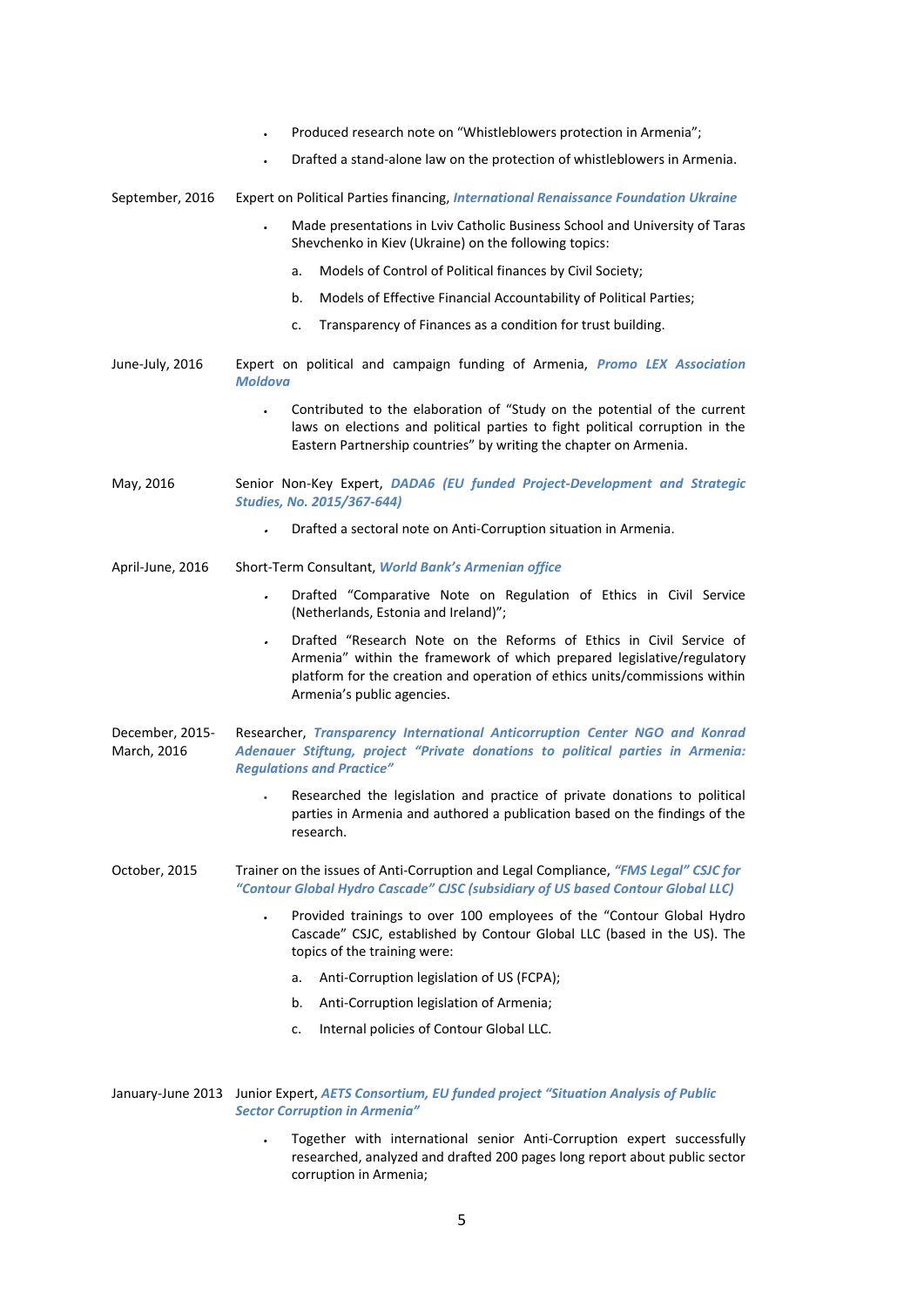|                                | Personally was responsible for collecting and analyzing legislation about<br>domestic state institutions, and writing recommendations together with<br>international senior expert;                                                                                                                                               |
|--------------------------------|-----------------------------------------------------------------------------------------------------------------------------------------------------------------------------------------------------------------------------------------------------------------------------------------------------------------------------------|
|                                | Within the framework of the project alone provided "Expert review" on the<br>$\bullet$<br>state level document (The situation of the fight against corruption and its<br>effectiveness in the Republic of Armenia 2013) for the President's Staff of<br>the Republic of Armenia.                                                  |
| November 2012-<br>January 2013 | Expert for drafting Alternative Report on Enforcement of UNCAC by Armenia,<br><b>Transparency International Anticorruption Center NGO Armenia</b>                                                                                                                                                                                 |
|                                | Analyzed Armenia's legislative framework and its practical enforcement in<br>$\bullet$<br>connection with selected articles of UNCAC (including articles on Reporting<br>persons and witnesses): based on analysis wrote "Enforcement of Anti-<br>Corruption laws: Armenia. UNCAC Civil Society Review 2013".                     |
| September -<br>October 2012    | Anti-Corruption Expert for evaluation of "2009-2012 Anti-Corruption strategy and<br>action plan of the Republic of Armenia", Transparency International Anticorruption<br><b>Center NGO Armenia</b>                                                                                                                               |
|                                | Reviewed information received by state institutions concerning "Anti-<br>Corruption Strategy and 2009-2012 Action Plan" and evaluated the<br>performance of state institutions in regard to activities for the year of 2012.                                                                                                      |
| February - April<br>2012       | Expert for the Project "2012 National Integrity System Assessment", Transparency<br><b>International Anticorruption Center NGO Armenia</b>                                                                                                                                                                                        |
|                                | Co-authored the study "2012 National Integrity System Assessment of<br>Armenia";                                                                                                                                                                                                                                                  |
|                                | Conducted desk research pertaining to practical implementation of several<br>$\bullet$<br>pillars of National Integrity System (Legislative, Executive, Judicial branches,<br>Law enforcement, President, Business, Foundations, Media, Political<br>Parties, Supreme Audit Institution) and drafted relevant parts of the study. |
| September 2011-                | <b>Assistant Protection Officer, UNHCR Armenia</b>                                                                                                                                                                                                                                                                                |
| February 2012                  | Provided legal analyses in the field of domestic Refugee and Administrative<br>Law;                                                                                                                                                                                                                                               |
|                                | Researched and collected information on country of origin pertaining to<br>asylum seekers in Armenia;                                                                                                                                                                                                                             |
|                                | Commented on national legislation on Refugee and Administrative Law;                                                                                                                                                                                                                                                              |
|                                | Drafted Legal Memorandums for the Protection Officer;<br>$\bullet$                                                                                                                                                                                                                                                                |
|                                | Participated in interviews of asylum seekers on behalf of UNHCR, took<br>notes and reported to Protection Officer.                                                                                                                                                                                                                |
| January-February               | Short-term consultant, World Bank                                                                                                                                                                                                                                                                                                 |
| 2010                           | Researched Armenia's legislation in respect of Conflict of Interests and<br>produced legal inventory.                                                                                                                                                                                                                             |
| December 2008-                 | Legal counsel, Transparency International Anticorruption Center NGO Armenia                                                                                                                                                                                                                                                       |
| August 2010                    | Interviewed and advised beneficiaries on wide variety of legal issues, as<br>$\bullet$<br>well represented them in the courts and before administrative agencies of<br>Armenia;                                                                                                                                                   |
|                                | Drafted amendments and alterations into national legislation concerning<br>issues raised in the process of implementation of the project;                                                                                                                                                                                         |
|                                | Cohesively researched both domestic legislation and international best                                                                                                                                                                                                                                                            |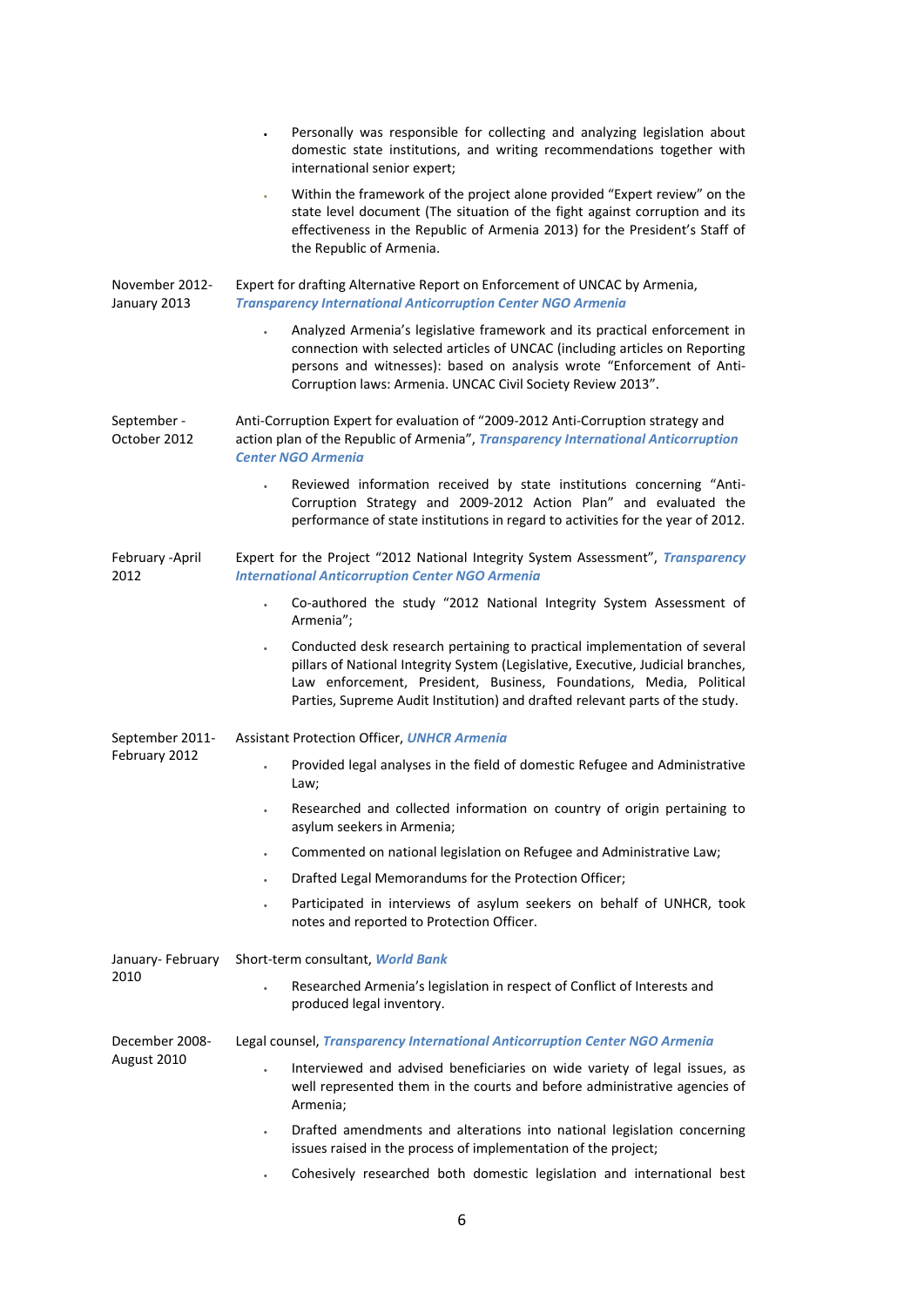practice about "Conflict of Interests" (10 countries) and drafted respective report for in-house use.

## **ASSOCIATIONS & ROSTERS**

| Since December.         | Pre-vetted Expert in the "Roster of pre-vetted experts" of Regional Anti-corruption                                                                                                     |
|-------------------------|-----------------------------------------------------------------------------------------------------------------------------------------------------------------------------------------|
| 2020                    | <b>Initiative (RAI-SEE)</b>                                                                                                                                                             |
| Since October,<br>2020  | Winner of the bid for 2 LOTs (framework contract n° BH8723-CBP-08-2020) on<br>improving corruption prevention of judges and prosecutors in Moldova, Council of<br><b>Europe Moldova</b> |
| Since February,         | <b>Member of Transparency International's Expert Network</b>                                                                                                                            |
| 2019                    | https://knowledgehub.transparency.org/experts/khachik-harutyunyan                                                                                                                       |
| Since February,<br>2019 | Placed on Consultancy Roster, OSCE TAJ.EEA                                                                                                                                              |

**UPCOMING PUBLICATIONS**

- 1. Policy Paper: "Corruption Proofing of Legislation". Author. May, 2021. Westminster Foundation for Democracy (WFD).
- 2. Policy Paper: "The Role of Parliaments in the Fight against Corruption". Author. May-June, 2021. Westminster Foundation for Democracy.
- 3. Report: "Armenia. Progress towards Sustainable Development Goals 16". Author. May-June, 2021. TI Armenia.
- 4. Report: "Performance of Ethics Commission, Integrity Officials and Officials Responsible for issues related to Whistelblowing in State and Municipal Bodies of Armenia in Practice". Co-author. May-June, 2021. TI Armenia.

# **PUBLICATIONS**

- 1. Report: "Armenia. Progress towards Sustainable Development Goal 16". Author. June, 2019. Available at: <https://transparency.am/files/publications/1577260672-0-311363.pdf>
- 2. Policy Paper: "Fundamental Issues of Political Party Funding in Armenia". Author. TI Armenia. Yerevan, Armenia. November, 2019. Available at: [https://transparency.am/files/publications/1572869313-0-](https://transparency.am/files/publications/1572869313-0-737745.pdf) [737745.pdf](https://transparency.am/files/publications/1572869313-0-737745.pdf)
- 3. Handbook: "Whistleblower's Handbook". Author. TI Armenia. Yerevan, Armenia. January, 2019. Available at[: https://transparency.am/files/publications/1548933007-0-911260.pdf](https://transparency.am/files/publications/1548933007-0-911260.pdf)
- 4. Report: "Armenia. Progress Towards Sustainable Development Goal 16". Author. May, 2018. Available at: <https://transparency.am/files/publications/1577279224-0-997690.pdf>
- 5. Article: "Prospects of criminalization of "Illicit Enrichment" in Armenia (pros and cons). Comparative Legal Analysis". Author. International and Comparative Law Center-Armenia. Yerevan, Armenia. December, 2017.
- 6. Report: "Situation of Corruption in Armenia and the Fight against it during 2016". Co-author. TI Armenia. Yerevan, Armenia. November, 2017. Available at: [https://transparency.am/files/publications/1512748641-](https://transparency.am/files/publications/1512748641-0-592638.pdf) [0-592638.pdf](https://transparency.am/files/publications/1512748641-0-592638.pdf)
- 7. Summary Report: "Mitigating Corruption Risks in the Eurasian Region". Co-author. International Anti-Corruption Academy (IACA). Laxenburg, Austria. November, 2017. Available at: [http://www.iaca.int/images/sub/tailor](http://www.iaca.int/images/sub/tailor-trainings/EAEU/Mitigating_Corruption_Risks_in_the_Eurasian_Region.pdf)trainings/EAEU/Mitigating Corruption Risks in the Eurasian Region.pdf
- 8. Article: "Regular Funding of Political Parties in Armenia under the light of the new Law on Political Parties". Author. "We will be monitoring"-Journal of Theory and Practice of Independent Elections Monitoring.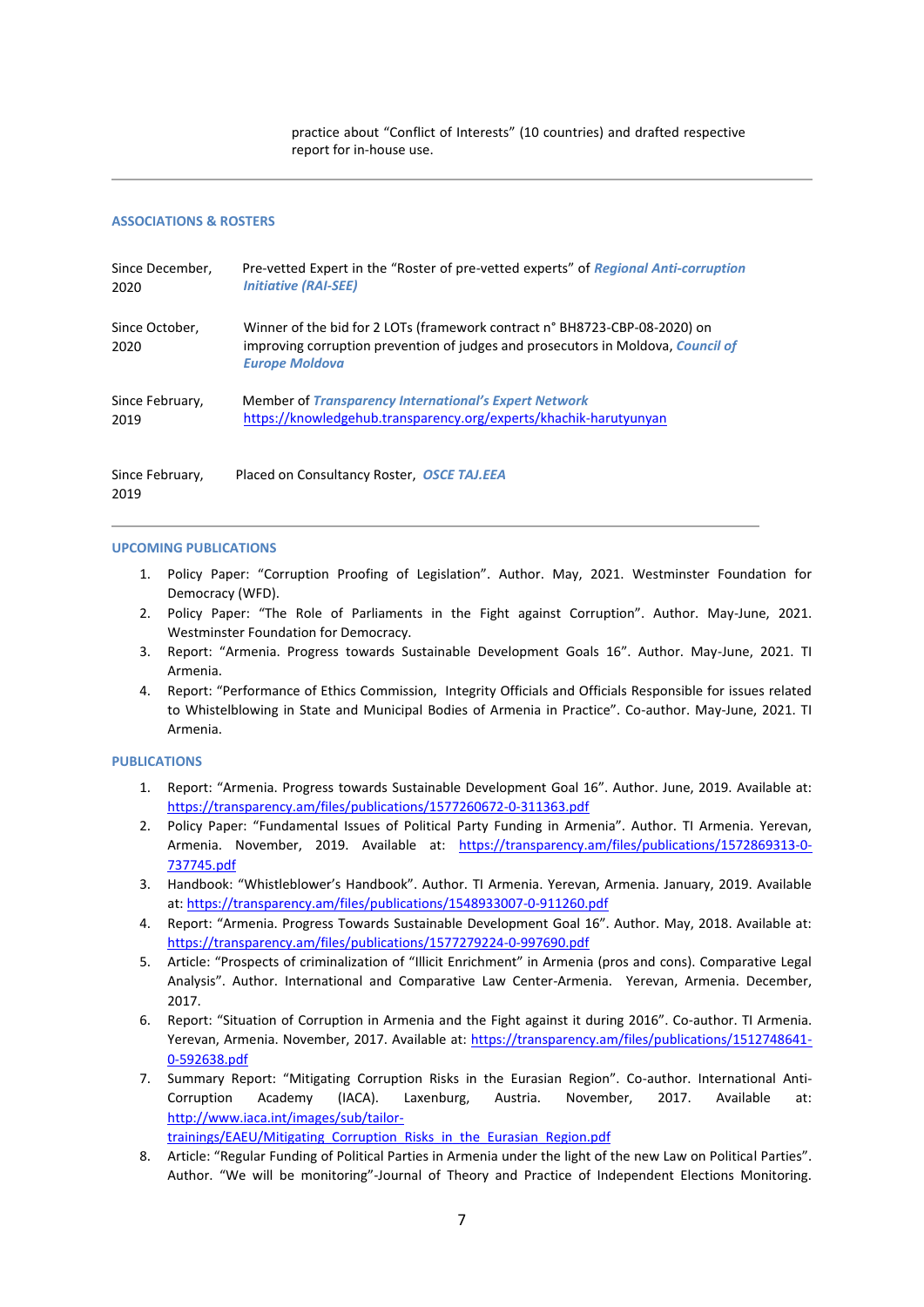Moscow, Russia. May, 2017. Available at: [http://observers.info/wp](http://observers.info/wp-content/uploads/2017/05/ObserversJournalWeWillBeWatching1-2017.pdf)[content/uploads/2017/05/ObserversJournalWeWillBeWatching1-2017.pdf](http://observers.info/wp-content/uploads/2017/05/ObserversJournalWeWillBeWatching1-2017.pdf) 

- 9. Report: "Political Parties and Election Campaign Financing in the EaP countries. Comparative Assessment of the potential of the Legal Framework to fight political corruption in the EaP countries". Authored analysis on Armenia. Promo LEX Association Moldova. Chisinau, Moldova. November, 2016. Available at: https://promolex.md/wp-content/uploads/2016/11/Compilation-of-the-Study\_EaP\_Final\_cb.pdf
- 10. Report: "Corruption in Armenia 2015". Co-author. TI Armenia. December, 2016. Yerevan, Armenia. Available at[: http://transparency.am/hy/publications/view/141](http://transparency.am/hy/publications/view/141)
- 11. Report: "Assessment of Legislation and Practice of Private Donations to Political Parties in Armenia". Author. Konrad Adenauer Stiftung and TI Armenia. August, 2016. Yerevan, Armenia. Available at: <http://transparency.am/hy/publications/view/137>
- 12. Article: "The Development of Whistleblowing Laws in the United States, Europe, and Armenia". Co-author: David Schultz and Khachik Harutyunyan. International Comparative Jurisprudence Journal. Published by Mykolas Romeris University (Lithuania). Vilnius, Lithuania. December, 2015. Available at: <http://www.sciencedirect.com/science/article/pii/S2351667415000141>
- 13. Article: "Corruption. Overview of Anti-Corruption fight in Armenia". Author. Caucasus Analytical Digest no.78. Bremen, Germany. October, 2015. Available at: [http://www.laender](http://www.laender-analysen.de/cad/pdf/CaucasusAnalyticalDigest78.pdf)[analysen.de/cad/pdf/CaucasusAnalyticalDigest78.pdf](http://www.laender-analysen.de/cad/pdf/CaucasusAnalyticalDigest78.pdf)
- 14. Fundamental Study-Report: "National Integrity System Assessment. Armenia 2014". Main author. TI Armenia. Yerevan, Armenia. March, 2015. Available at: <http://transparency.am/files/publications/1430407572-0-563326.pdf>
- 15. Policy Brief: "Why Whistleblowing should be properly legislated?". Author. TI Armenia. Yerevan, Armenia. April, 2015. Available at[: http://transparency.am/en/publications/view/115](http://transparency.am/en/publications/view/115)
- 16. Policy Brief: "Why Private Sector should become intensively involved in the Fight against Corruption?" Author. TI Armenia. Yerevan, Armenia. April, 2015. Available at: <http://transparency.am/en/publications/view/114>
- 17. Policy Paper: "Models of Specialized Anti-Corruption agencies". Author. TI Armenia. Yerevan, Armenia. December, 2013. Available at:<http://transparency.am/en/publications/view/111>
- 18. Fundamental Study-Report: "Assessment of National Integrity System in Armenia". Co-author. TI Armenia. Yerevan, Armenia. 2013. Available at[: http://transparency.am/files/publications/1418657365-0-906913.pdf](http://transparency.am/files/publications/1418657365-0-906913.pdf)
- 19. Expert Review: "Enforcement of Anti-Corruption Laws: Armenia. UNCAC Civil Society Review". Co-author. TI Armenia and UNCAC Coalition. Yerevan, Armenia. October, 2013. Available at: [http://transparency.am/files/publications/uncac\\_cso\\_report.pdf](http://transparency.am/files/publications/uncac_cso_report.pdf)
- 20. CARIM EAST Analytic and Synthetic Notes 2012/7: "Perspectives on Legal Aspects of Labour Migration in Armenia - Reply to Petros Aghababyan, Legal Aspects of Labour Migration Governance in Armenia". Vahan Bournazian in association with Khachik Harutyunyan. Robert Schuman Centre for Advanced Studies, San Domenico di Fiesole (FI): European University Institute. Florence, Italy. July, 2012. Available at: <http://www.carim-east.eu/media/CARIM-East-AS2012-07.pdf>
- 21. Article for Scientific Workshop: "Judicial System. Current Situation and Perspectives of its Development in the Republic of Armenia". Author. Armenian Young Lawyers Association NGO. Yerevan, Armenia. August, 2005.
- 22. Article for Scientific Workshop: "Advocacy. Current Situation and Perspectives of its Development in the Republic of Armenia". Author. Armenian Young Lawyers Association NGO. Yerevan, Armenia. June, 2005.

# **RESEARCH PRODUCTS PRODUCED FOR CLIENTS AND EMPLOYERS**

- 1. Policy Brief: Asset Recovery Avenues in Post-Revolutionary Armenia. Author. Yerevan, Armenia. April, 2019. Employer: TI Armenia. Available at[: https://transparency.am/files/publications/1555410161-0-951017.pdf](https://transparency.am/files/publications/1555410161-0-951017.pdf)
- 2. Recommendations on Necessary Steps for the Fight against Corruption. Co-author. Yerevan, Armenia. September, 2018. Employer: TI Armenia. Available at[: https://transparency.am/hy/publications/view/245](https://transparency.am/hy/publications/view/245)
- 3. Expert Opinion on the Issue of Selection Anti-Corruption Institutional Model. Co-author. Yerevan, Armenia. July, 2018. Employer: TI Armenia.
- 4. Handbook on Research Processes and Report Administration at MEC (Independent Joint Anti-Corruption Monitoring and Evaluation Committee of Afghanistan). Author. Kabul, Afghanistan. January, 2018. Employer: MEC. ULTIMATE BENEFICIARY: MEC.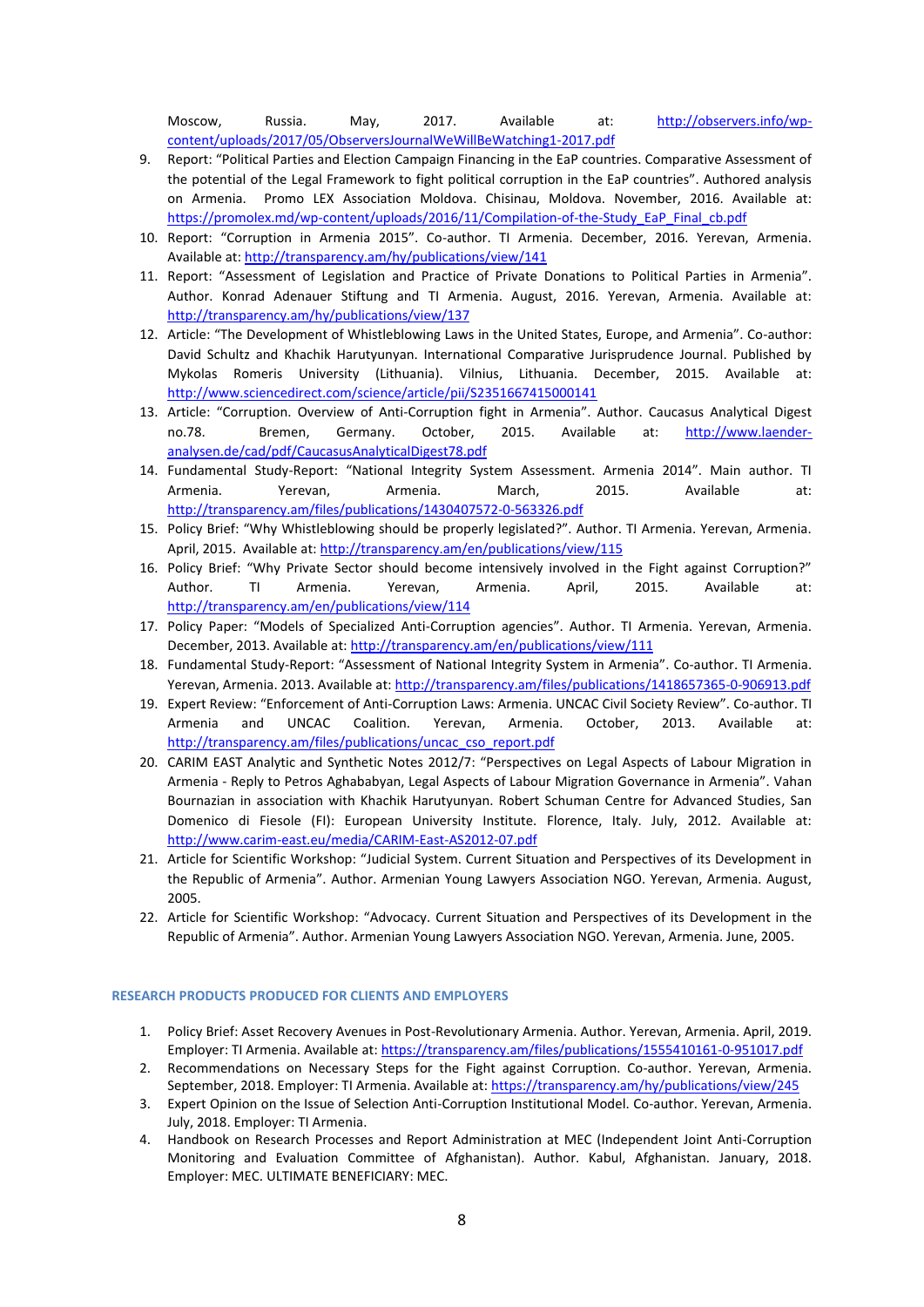- 5. Technical Paper: "Review of Inter-Agency Coordination Mechanism in the field of Anti-Corruption of Kyrgyzstan". Author. Kabul, Afghanistan-Yerevan, Armenia. February, 2018. Client: CoE. ULTIMATE BENEFICIARY: Government of Kyrgyzstan. Project funded by: CoE. Original.
- 6. Technical Paper: "Framework Proposals and Recommendations on the Content of AC Action Plan of 2018- 2020 of Kyrgyzstan". Author. Kabul, Afghanistan-Yerevan, Armenia. February, 2018. Client: CoE. ULTIMATE BENEFICIARY: Government of Kyrgyzstan. Project funded by: CoE.
- 7. Final Evaluation Report on Preliminary Mission for Compliance Review of the Conditions for Disbursement of MSBC Programmes 2011-EaPIC 2013. Co-author. Home Based (from Kabul, Afghanistan). October, 2017. Client: AETS (France). ULTIMATE BENEFICIARY-EU Delegation to Armenia. Project funded by: EU.
- 8. Shadow Report: "Implementation of Recommendations by the Republic of Armenia under Istanbul's Anti-Corruption Action Plan". Co-author. Yerevan, Armenia. August, 2017. Employer: Transparency International Armenia. ULTIMATE BENEFICIARY: OECD.
- 9. Research Note: "Comparative Note on Regulation of Ethics in Civil Service: Netherlands, Estonia and Ireland". Author. Yerevan, Armenia. August, 2016. Client: World Bank. ULTIMATE BENEFICIARY-Ministry of Justice of Armenia. Project funded by: World Bank.
- 10. Research Note: "Ethics Regulations in the Republic of Armenia's Public Service". Author. Yerevan, Armenia. August, 2016. Client: World Bank. ULTIMATE BENEFICIARY-Ministry of Justice of Armenia. Project funded by: World Bank.
- 11. Conceptual-level Action Plan on Raising Public Trust to Law Enforcement Agencies. Author. Yerevan, Armenia. December, 2016. Client: OSCE. ULTIMATE BENEFICIARY-Ministry of Justice of Armenia. Project funded by: OSCE.
- 12. Research Note: "Effectiveness of Law Enforcement Agencies against Corruption in Armenia and Delimitation of Criminal Jurisdiction among Law Enforcement Agencies". Author. Yerevan, Armenia. December, 2016. Client: OSCE. ULTIMATE BENEFICAIRY-Ministry of Justice of Armenia. Project funded by: OSCE.
- 13. Conceptual Note: "Development of Whistleblower's legislation in Armenia". Author. Yerevan, Armenia. November, 2016. Client: OSCE. ULTIMATE BENFICIARY-Ministry of Justice of Armenia. Project funded by: OSCE.
- 14. Report on Preliminary Mission for Compliance Review of the Conditions for Disbursement of MSBC Programmes 2011-EaPIC 2013. Co-author. Yerevan, Armenia. November, 2016. Client: AETS (France). ULTIMATE BENEFICIARY-EU Delegation to Armenia. Project funded by: EU.
- 15. Shadow Report: "Implementation of Recommendations by the Republic of Armenia, Under Istanbul's Anti-Corruption Action Plan". Co-author. Yerevan, Armenia. August, 2016. Employer: TI Armenia. ULTIMATE BENEFICIARY: OECD.
- 16. Anti-Corruption Research Note on Armenia. Author. Yerevan, Armenia. May, 2016. Client: DADA6. ULTIMIATE BENEFICIARY-EU Delegation to Armenia. Project funded by: EU.
- 17. Administrative Report: "Compliance Review of the Conditions for Disbursement of the Multiple Sector Budget Support Programmes 2011-EaPIC 2013". Co-author. Yerevan, Armenia. June, 2016. Client: AETS Consortium. ULTIMATE BENEFICIARY-EU Delegation to Armenia. Project funded by: EU.
- 18. Report: "Introducing UNHCR's Opinion/Position in the Domestic Courts of the Republic of Armenia: Prospects of Introduction "Amicus Curiae" Concept into Armenia's Legal Order". Author. Yerevan, Armenia. September, 2015. Client: UNHCR Armenia. ULTIMATE BENEFICIARY: UNHCR office in Armenia. Project funded by: UNHCR.
- 19. State Level Policy Document: "Concept on Anti-Corruption Strategy in the System of Public Administration of Armenia. Co-Author and Author for Sections on ''Protection of Whistleblowers'' And ''Anti-Corruption Education''. Yerevan, Armenia. April, 2014. Adopted as Government's Protocol Decree (April 10, 2014). Employer: TI Armenia. ULTIMATE BENEFICIARY: Government of Armenia.
- 20. Shadow Report. "Implementation of Recommendations by the Republic of Armenia, Under Istanbul's Anti-Corruption Action Plan". Co-author. Yerevan, Armenia. August, 2015. Employer: TI Armenia. ULTIMATE BENEFICIARY: OECD.
- 21. Fundamental Study Report: "Situation Analyses of Public Sector Corruption in Armenia". Co-author. Yerevan, Armenia. September, 2013. Client: AETS (France). ULTIMATE BENEFICIARY: EU Delegation to Armenia. Project funded by: EU.
- 22. Expert Review on the State Level Report-Document: "The Situation of Fight against Corruption and Its Effectiveness in the Republic of Armenia". Author. Yerevan, Armenia. August, 2013. Client: AETS (France). ULTIMATE BENEFICIARY: President's Staff of the Republic of Armenia. Project funded by: EU.

**SUPERVISED RESEARCH PRODUCTS**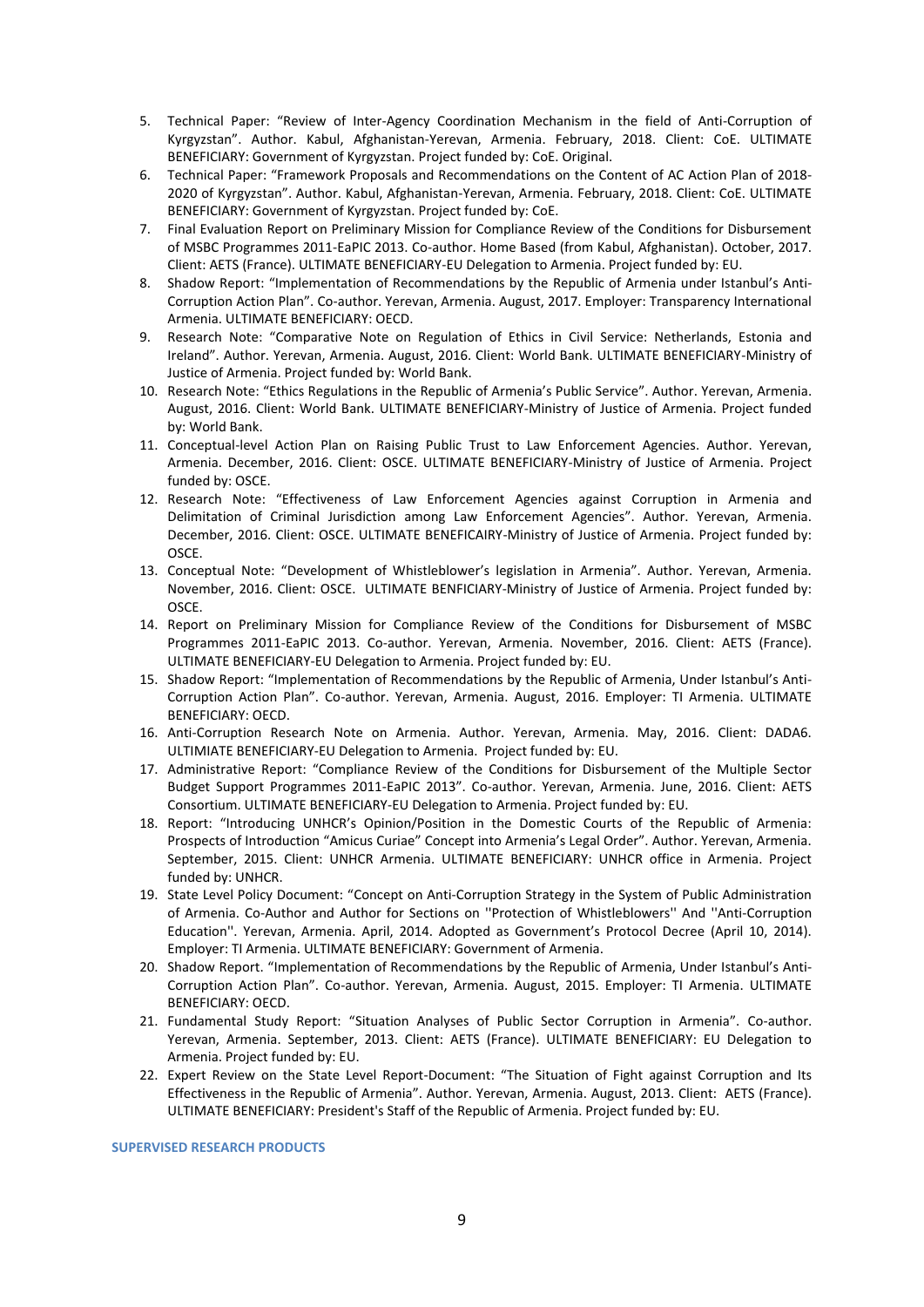- 1. Anti-Corruption Plan Review of the Ministry of Higher Education. MEC Afghanistan. Kabul, Afghanistan. November, 2017. Available at: [http://www.mec.af/files/2017\\_11\\_20\\_mohe\\_ac\\_en.pdf](http://www.mec.af/files/2017_11_20_mohe_ac_en.pdf)
- 2. Anti-Corruption Plan Review of the Ministry of Haj and Religious Affairs. MEC Afghanistan. Kabul, Afghanistan. November, 2017. Available at[: http://www.mec.af/files/2017\\_11\\_20\\_mohra\\_ac\\_en.pdf](http://www.mec.af/files/2017_11_20_mohra_ac_en.pdf)
- 3. Vulnerability to Corruption Assessment of Da Afghanistan Breshna Sherkat (DABS). MEC Afghanistan. November, 2017. Available at: [http://www.mec.af/files/2017\\_12\\_09\\_dabs\\_full\\_report\\_en.pdf](http://www.mec.af/files/2017_12_09_dabs_full_report_en.pdf)
- 4. Anti-Corruption Plan Review of the Ministry of Transport. MEC Afghanistan. Kabul, Afghanistan. October, 2017. Available at[: http://www.mec.af/files/2017\\_10\\_22\\_mot\\_ac\\_plan\\_en.pdf](http://www.mec.af/files/2017_10_22_mot_ac_plan_en.pdf)

# **TRAINING COURSES/LEARNING ACTIVITIES**

| March 3-8,<br>2019      | Study tour to Ukraine to explore their Anti-Corruption Institutions, Think tanks and Civil Society<br>Organizations. Co-organized by Open Society Foundations Armenia and Fond Renaissance<br>Ukraine. Kiev, Ukraine.                                        |
|-------------------------|--------------------------------------------------------------------------------------------------------------------------------------------------------------------------------------------------------------------------------------------------------------|
| June 19-20,<br>2017     | Regional Conference on Money in Politics. Co-organized by Council of Europe, State Audit Office<br>of Georgia, Netherlands Institute of Multiparty Democracy, OSCE-ODIHR, Transparency<br>International Georgia, IFES, International IDEA. Tbilisi, Georgia. |
| Dec. 14-15,<br>2016     | Regional workshop: Corruption in the Health Sector Risk Assessment Methodology. <i>Organized by</i><br>Council of Europe. Kiev, Ukraine.                                                                                                                     |
| Sep. 5-10, 2016         | Study tour to Georgia to explore political finance regulations in Georgia. Organized by Promo LEX<br>Association Moldova and ISFED NGO Georgia.                                                                                                              |
| June 18-July 9,<br>2016 | Study tour to USA: International Visitors Leadership program. Organized by US Department of<br>State.                                                                                                                                                        |
| May 25-27,<br>2016      | Tailor-made training for EAEU Practitioners. Training. Conducted by International Anti-Corruption<br>Academy. Laxenburg, Austria.                                                                                                                            |
| May 7-8, 2015           | Power and influence analysis: a corruption risk assessment methodology. Training. Conducted by<br>Basel Institute on Governance, organized by Transparency International Armenia. Yerevan,<br>Armenia.                                                       |
| May 4-6, 2015           | Social accountability and participatory monitoring methodologies. Training. Conducted by Basel<br>Institute on Governance, organized by Transparency International Armenia. Yerevan, Armenia.                                                                |
| December 2-3,<br>2014   | Detecting patterns of irregular political party and campaign financing. Training. Conducted by<br>Council of Europe. Yerevan, Armenia.                                                                                                                       |
| April<br>28-30,<br>2014 | Quantitative and Qualitative Research Methods on Corruption and their Application. Workshop.<br>Conducted by the Basel Institute on Governance. Basel, Switzerland.                                                                                          |
| March, 2010             | Study tour to Romania for learning Romania's practice of Conflict of Interests regulation.<br>Organized by Transparency International Armenia.                                                                                                               |
| December,<br>2008       | Processing Corruption Grievances based on Armenia's Criminal, Civil, Labor and Administrative<br>Legislation. Training for practitioners. Organized by Casals & Associates, Inc. Yerevan, Armenia.                                                           |